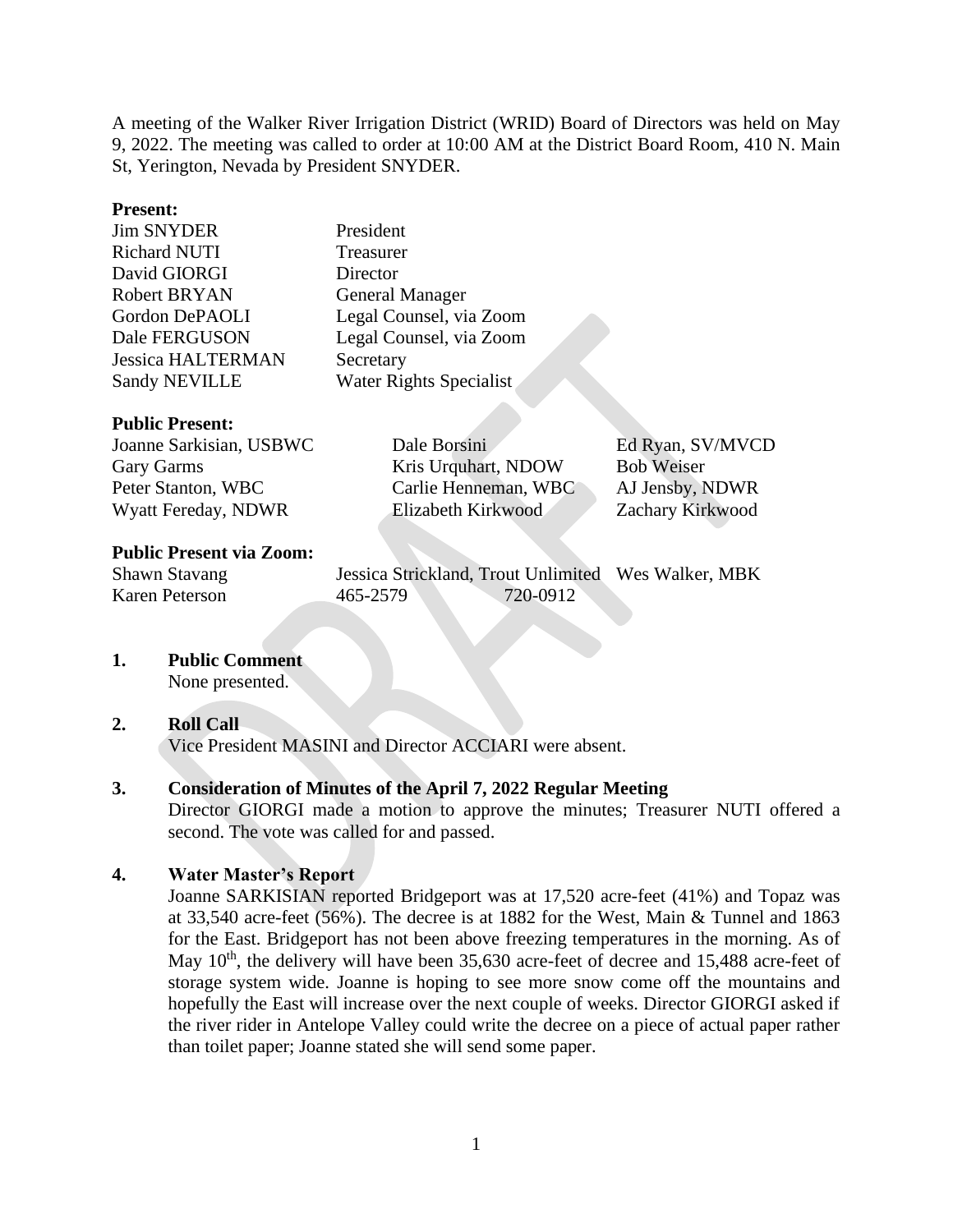## **5. Staff Reports:**

### **A. Treasurer's Report**

Treasurer NUTI reported as of April 30, 2022:

| Cash in Checking     | \$183,132.14   |
|----------------------|----------------|
| Cash in Money Market | \$729,440.74   |
| Cash in CDs          | \$757,568.24   |
| Total                | \$1,670,141.12 |

# **B. Consideration of Bills and Payroll for payment**

### **April 2022 Bills & Payroll**

| Check  | <b>Effective</b> |                                  |                     |
|--------|------------------|----------------------------------|---------------------|
| Number | Date             | <b>Vendor Name</b>               | <b>Check Amount</b> |
| 122490 | 4/7/2022         | John Deere Credit                | \$<br>498.90        |
| 122491 | 4/7/2022         | <b>MBK Engineers</b>             | \$<br>6,058.50      |
| 122492 | 4/7/2022         | Purchase Power / Pitney          | \$<br>604.50        |
| 122493 | 4/7/2022         | Quill                            | \$<br>90.74         |
| 122494 | 4/7/2022         | <b>NV Energy</b>                 | \$<br>2,251.23      |
| 122495 | 4/7/2022         | Southwest Gas Corporation        | \$<br>156.23        |
| 122496 | 4/7/2022         | City of Yerington                | \$<br>121.07        |
| 122497 | 4/7/2022         | <b>HomeTown Health</b>           | \$<br>7,752.74      |
| 122498 | 4/7/2022         | Desert Research Institute        | \$<br>15,000.00     |
| 122499 | 4/7/2022         | <b>Xerox Corporation</b>         | \$<br>296.97        |
| 122500 | 4/7/2022         | <b>Wells Fargo Card Services</b> | \$<br>19,780.39     |
| 122501 | 4/11/2022        | Petty Cash                       | \$<br>338.10        |
| 122502 | 4/11/2022        | Petty Cash                       | \$<br>500.00        |
| 122503 | 4/11/2022        | Ameritas Life Insurance Corp     | \$<br>1,027.80      |
| 122504 | 4/11/2022        | U.S. Geological Survey           | \$<br>14,612.00     |
| 122505 | 4/11/2022        | Desert Research Institute        | \$<br>15,000.00     |
| 122506 | 4/11/2022        | Desert Research Institute        | \$<br>17,433.52     |
| 122507 | 4/28/2022        | <b>PERS Administrative Fund</b>  | \$<br>100.00        |
| 122508 | 4/28/2022        | <b>USBWC</b>                     | \$<br>21,339.98     |
| 122509 | 4/28/2022        | Nevada Employment Security       | \$<br>1,784.48      |
| 122510 | 4/28/2022        | Nationwide Insurance             | \$<br>541.00        |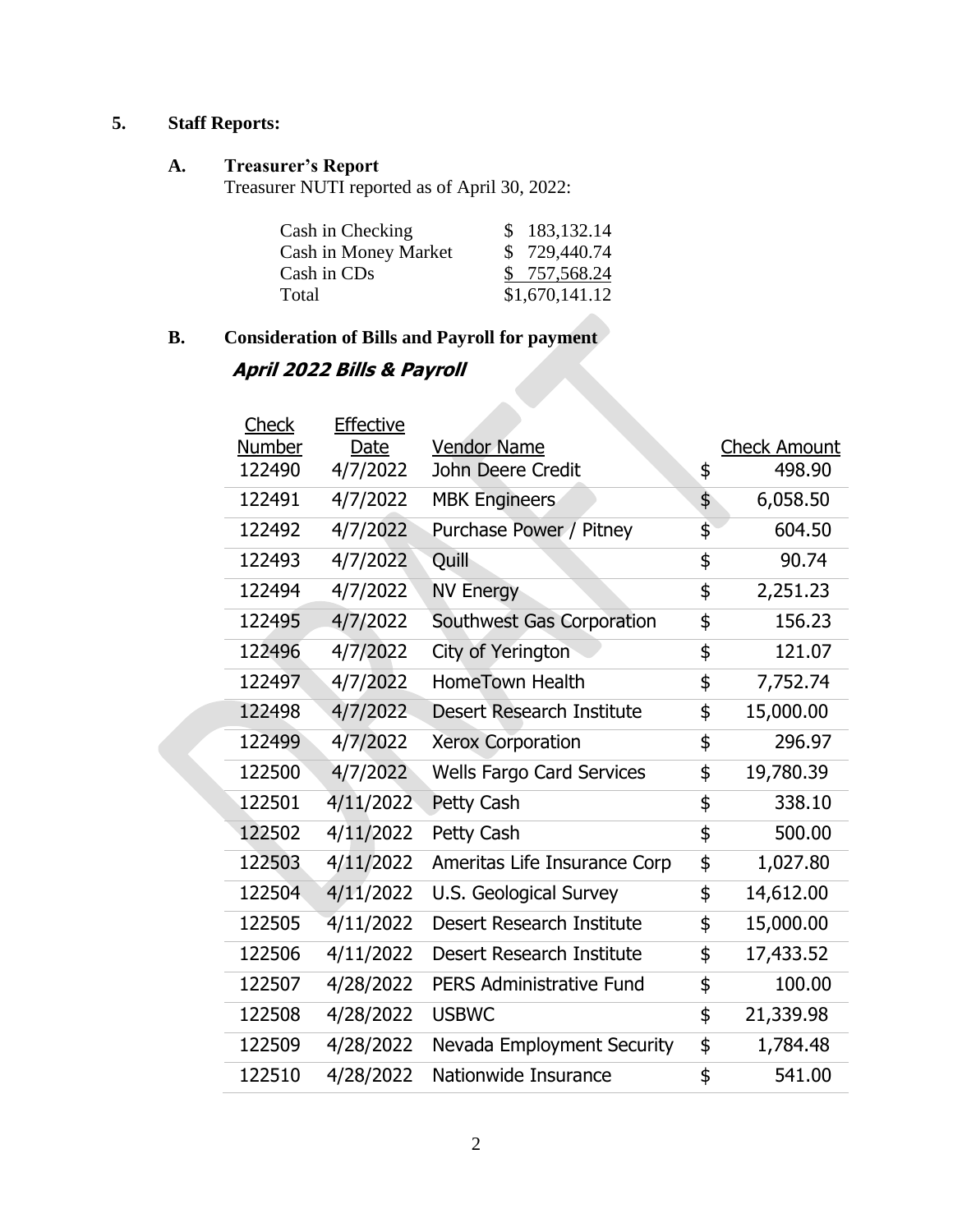| 122511         | 4/28/2022 | Giomi, Inc.                        | \$<br>10.92      |
|----------------|-----------|------------------------------------|------------------|
| 122512         | 4/28/2022 | AT&T                               | \$<br>150.22     |
| 122513         | 4/28/2022 | <b>NAPA AUTO &amp; TRUCK PARTS</b> | \$<br>8.68       |
| 122514         | 4/28/2022 | Lyon County Recorder               | \$<br>45.20      |
| 122515         | 4/28/2022 | Mason Valley Equipment             | \$<br>57.50      |
| 122516         | 4/28/2022 | <b>True Value</b>                  | \$<br>32.73      |
| 122517         | 4/28/2022 | O'Reilly Automotive, Inc.          | \$<br>50.97      |
| 122518         | 4/28/2022 | Power Plan                         | \$<br>7,988.30   |
| 122519         | 4/28/2022 | <b>Public Employees' Benefits</b>  | \$<br>870.23     |
| 122520         | 4/28/2022 | Quill                              | \$<br>20.29      |
| 122521         | 4/28/2022 | California Dept. of Water          | \$<br>17,741.00  |
| 122522         | 4/28/2022 | Jim Menesini Petroleum             | \$<br>204.03     |
| 122523         | 4/28/2022 | <b>Standard Insurance Company</b>  | \$<br>242.03     |
| 122524         | 4/28/2022 | U.S. Geological Survey             | \$<br>14,612.00  |
| 122525         | 4/28/2022 | Woodburn & Wedge                   | \$<br>38,681.77  |
| 122526         | 4/28/2022 | <b>Carson Pump</b>                 | \$<br>69,105.00  |
| 122527         | 4/28/2022 | Reno Gazette Journal               | \$<br>331.40     |
| 122528         | 4/28/2022 | <b>Sierra Office Solutions</b>     | \$<br>290.41     |
| 122529         | 4/28/2022 | <b>MF Barcellos</b>                | \$<br>4,652.49   |
| <b>PAYROLL</b> | 4/30/2022 | <b>APRIL PAYROLL</b>               | \$<br>40,198.35  |
|                |           | TOTAL BILLS & PAYROLL              | \$<br>320,581.67 |

Director GIORGI asked if Carson Pump had finished the well project; GM BRYAN stated they had finished the work to get it back together, but they also recommended a new well be established within the next few years. President SNDYER asked if the well is in an ideal location; GM BRYAN stated regarding the function and stipulation of the permit, the District does not have any other properties that would work. There is a well on the river on Jeff Rife's property that was gifted by the City of Yerington, but it does not pump to the extent needed. If the well is drilled on the existing property, it will be the third hole. President SNYDER asked when the well was drilled; GM BRYAN stated approximately 20 years ago. Director GIORGI made a motion to approve the bills; Treasurer NUTI offered a second. The vote was called for and passed. Secretary HALTERMAN stated an internal control regarding fees was mentioned a few months ago and the list has been created but she is working with legal counsel on the correct wording.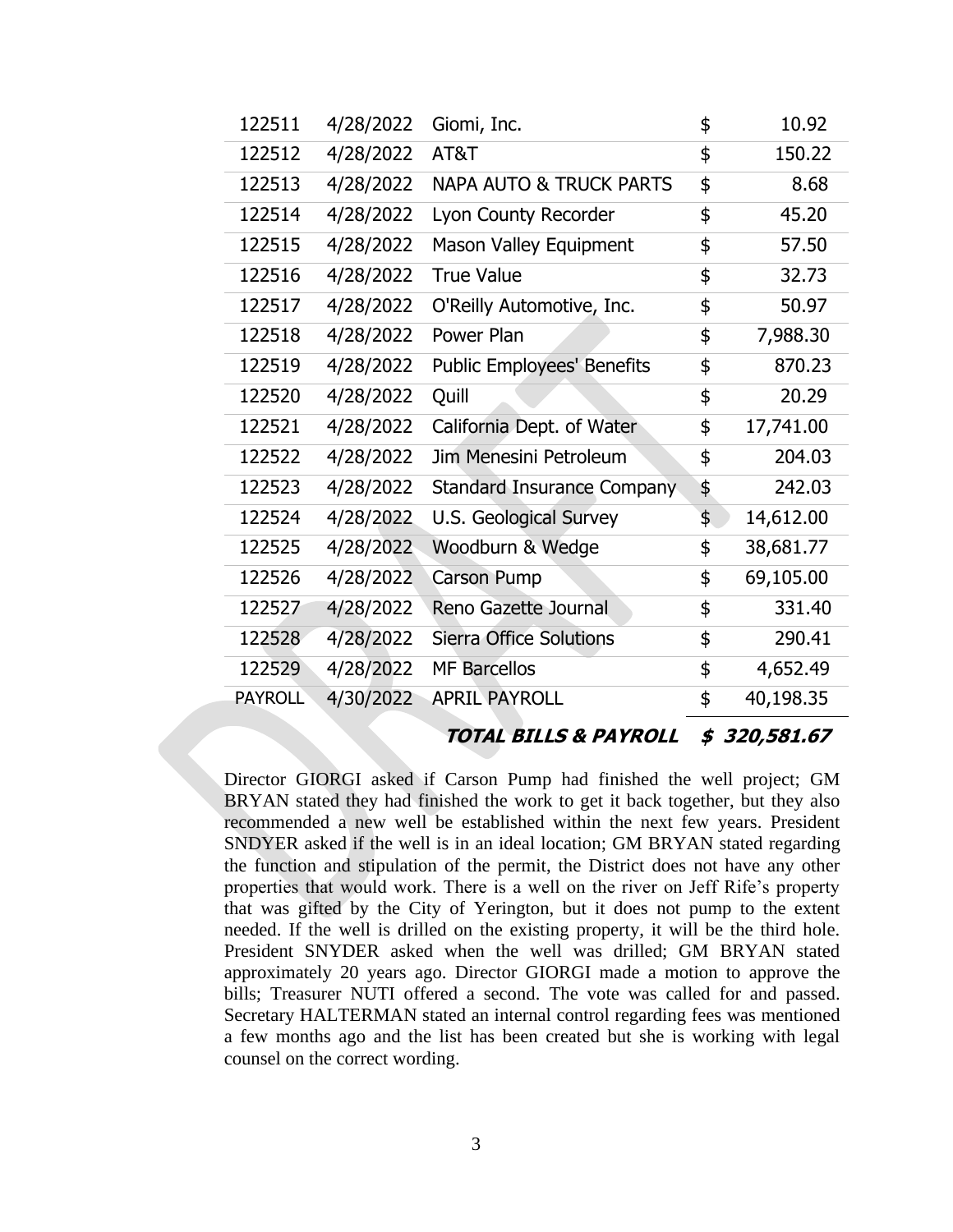### **C. Manager's Report**

GM BRYAN reported Topaz is at 33,520 acre-feet (56%) and Bridgeport is at 17,520 acre-feet (41%). All the daily USGS gage readings are available in the packet. Last night's storm added 6" of snow on Leavitt Lake and 1" on Lobdell. The SWE increased from 54% to 55%. The snowpack is not in great shape, but the inflows were at 800cfs in Antelope Valley and they decreased to approximately 450cfs. There is a cooler weather pattern coming.

The shop crew completed maintenance on the Topaz Diversion. They redid the roadway and stabilized it. They also performed repairs and maintenance at the Bridgeport dam site. They are now back in the valleys focusing on the drains and the Colony ditch.

From April  $24<sup>th</sup>$  through the  $26<sup>th</sup>$ , the District hosted the ITRC Water Measurement Class. Each day there were nearly 50 participants from a variety of agencies. Participants included individuals, ditch riders, river riders, staff from BOR, NDWR, TCID, NDOW, and other irrigation districts. USGS assisted with the second day field practice. They demonstrated metering at the Snyder Bridge and answered questions. Overall it was a well-rounded class.

On Thursday April 21<sup>st</sup>, GM BRYAN attended a meeting with the Smith Valley well holders. At the last meeting, the State Engineer encouraged well users to meet and devise a plan for voluntary pump reduction. The next meeting is scheduled for May  $19<sup>th</sup>$ . GM BRYAN has only heard from a couple of the Mason Valley well users, but no meeting has been scheduled.

This week GM BRYAN has 2 meetings with Nevada State Parks. On May 10<sup>th</sup>, he will be meeting at the Flying M to discuss how to remove a beaver dam. The location is too difficult for equipment to remove the dam, so NDOW may be requested to blow the dam up. On May  $12<sup>th</sup>$ , GM BRYAN will be meeting with the DCNR Director at the Pitchfork Ranch to further discuss the creation of a protocol on performing work on the East Corridor.

Director GIORGI asked what arrangements have been made to reroute the drain ditch on the old Ritter property that Peri's purchased; GM BRYAN stated he met with Matt and went over the lidar maps. GM BRYAN explained what is needed as to not hinder farming operations, but also keep the necessary drainage. GM BRYAN gave benchmarks and where culverts were needed. Director GIORGI asked if the drain will be covered so that cars do not end up in the ditch; GM BRYAN stated Lyon County is working on a traffic plan to reduce the number of accidents at that location. Director GIORGI stated the drain is a big liability and asked if the Board has any say when drains are being reroute; GM BRYAN stated any change must be approved by the District.

### **D. Legal Counsel's Report**

Counsel DePAOLI had nothing to report.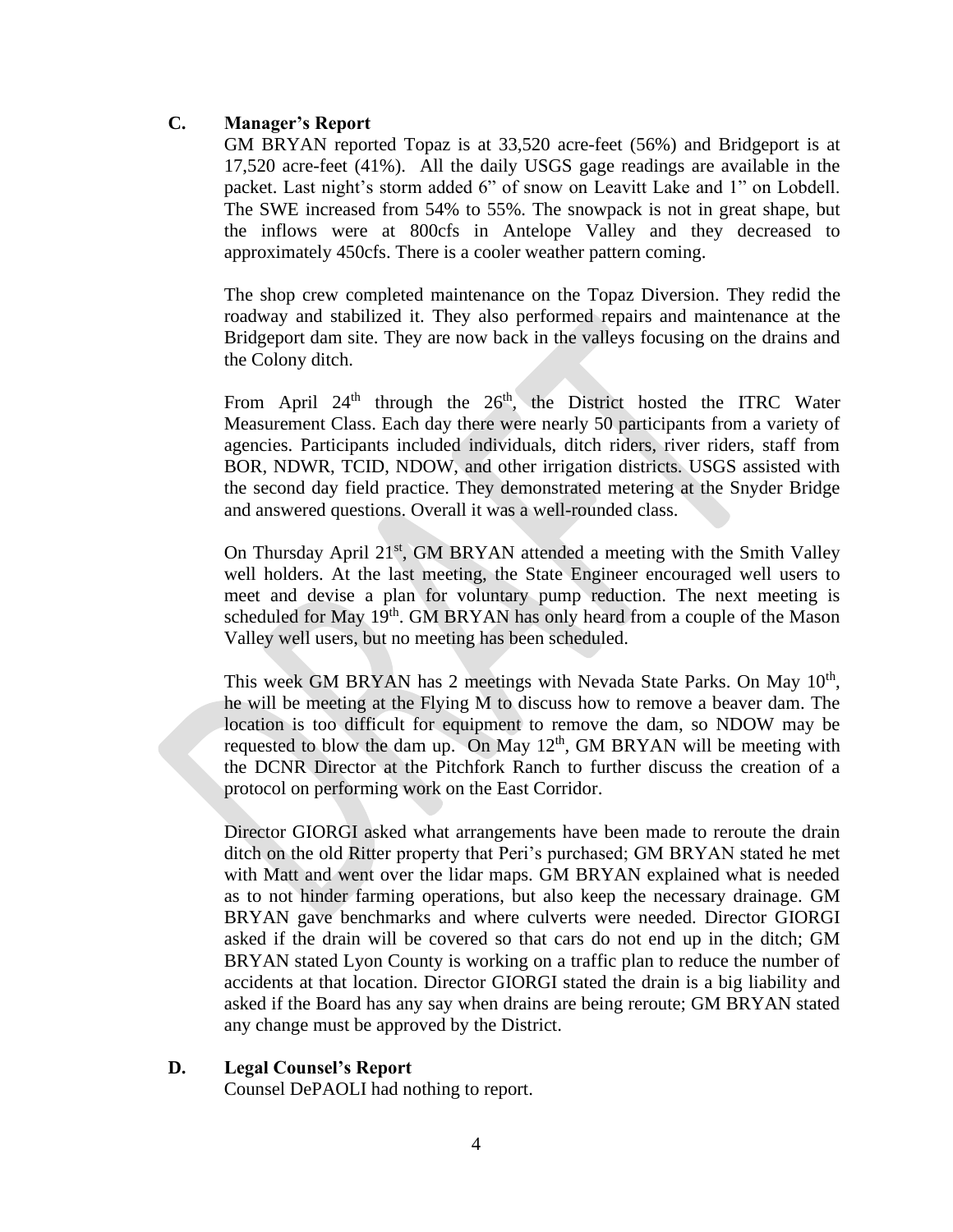### **E. Review and Approval of Monthly Storage Transfers**

Treasurer NUTI made a motion to approve the storage transfers; Director GIORGI offered a second. The vote was called for and passed. Director GIORGI asked if all the well draws had paid; GM BRYAN stated there were a few instances where the person did not pay. Treasurer NUTI asked why users who do not pay are entered into the drawing; GM BRYAN stated they only get entered back in once everyone on the list has been drawn.

### **F. Storage Water Leasing Program Update**

Wes WALKER reported that there is currently 251 acre-feet enrolled in the program without the Walker Basin Conservancy submission. The application period ends on May 13th and a final contribution number will be available then. MBK is working on the federal court submissions and has the California and Nevada approvals ready to go once the application period ends.

### **6. Update from the Division of Water Resources regarding groundwater pumping and upcoming fieldwork schedules.**

Wyatt FEREDAY stated they will be doing periodic well checks throughout the year. Compliance has been good with those who are sending in their monthly readings.

### **7. Update by the Walker River Conservancy on activities related to the Walker Basin Restoration Program, including Acquisitions and Conservation and Stewardship Activities.**

Peter STANTON reported that the decree court has approved a change application on the Little property. That will give them more water at the weir with the same provisions as prior applications. The Conservancy has secured 9.88 cfs at full decree. That water was approved in early April and has been instream. The program water is being released from Weber now. The Conservancy is working in partnership with AmeriCorps and the Boys and Girls Club in Yerington and Hawthorne. Peter reminded everyone the final date to enroll in the Storage Water Leasing Program is this Friday, May 13<sup>th</sup>. Director GIORGI asked if the Conservancy was looking at purchasing property in Antelope Valley; Peter stated they cannot use Desert Terminal Lake money to purchase property in California. Treasurer NUTI asked if private funds could be used; Peter stated there is no prohibition on that.

### **8. Presentation and discussion by NDOW and Trout Unlimited on a proposed project on the East Walker River.**

Kris URQUHART presented a PowerPoint presentation. Director GIORGI requested to know why the District had not been included in any of the project up until it was reported that work was being performed in the river; Kris advised that was a huge oversight and the exclusion was not intentional. The proposed structures- J hooks and W weirs- will not hinder water flow or delivery. Director GIORGI stated anything put into the river will hinder the water. Kris stated the J hooks push water toward the center of the river and that decreases the erosion on the streambanks. Jessica STRICKLAND apologized for not reaching out to the District in the very beginning stages of the project and that it was not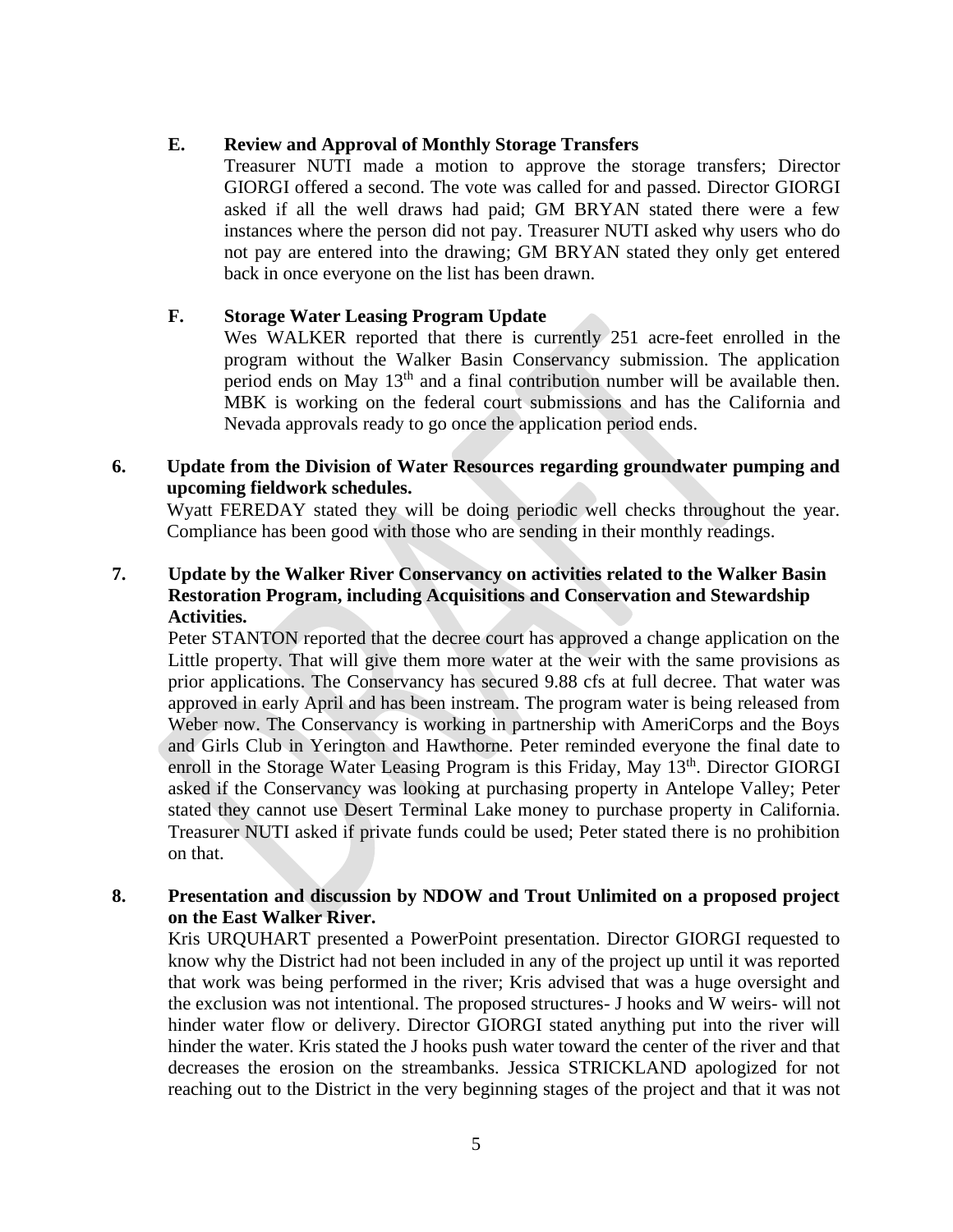intentional to exclude any entities. This project is Jessica's first project in Nevada but similar projects have been performed in California. The same structures have been installed in the Truckee River and there were no negative impacts on the stream flow. Jessica stated there may be minimal losses incurred during the structure installation, but the losses will be made up later. The project is intended to increase fish habitat, reduce streambank erosion, and to restore habitat in low lying flood plains. Rick Poore has installed the same structures on the West Walker River at the Cottonwood Ranch and there were no negative impacts to waster users. Kris stated the structures are beneficial in high and low stream flows. Right now, the fish have no where to hide and the structures will create a deeper pool behind rocks for the fish to hide. That also benefits fishermen. Boulders will be moved into strategic patterns and water will be allowed to flow freely between them. Treasurer NUTI asked to know why the District has a difficult time when sediment needs to be cleaned out, but Trout Unlimited and NDOW can get a project approved without any problem. Kris stated NDOW does not have any property on the river. Treasurer NUTI states the District and the users follow all rules but become a backseat to agencies that want to come in and do what they want. Kris stated he understands what Treasurer NUTI is saying. Kris explained his background and his sympathy to the challenges the District faces. He works primarily with TCID and the fisheries, but said it is unfortunate that the project was not brought to the District in the beginning. NDOW was not the project lead, but they were involved and helped fund the project and should have contacted the District. Jessica stated does not think the project is more important or ranks higher than any other project. They have been working on the permitting for two years. Sometimes projects with a smaller footprint move more quickly through the system. The project is not intended to hinder any recreational user or water right user. President SNYDER requested to know the hydrologic impact of the project; Jessica stated Rick Poore is the project designer and he would be the contact for the hydrologic questions. President SNYDER stated the big question is what the impact to the flows will be; Jessica stated that the idea is to push water to center stream and has been successful in California and the Truckee River. The structures create a deeper pool for bigger fish and reduce sediment going downstream. President SNYDER asked if the result would be the same if the District were to hire its own hydrologist to review the impact of the project; Jessica stated they would 'for sure' get the same result. Dale BORSINI stated the pictures indicate that the water is pooling up 2-3 feet higher than the current flows, anything put in the river will impact the flows. More pooling equals more surface area and more evaporation. A structure was already place in the river without approval and users lost water last year. Dale suggested a gage be installed above and below the project area to see what the loss is and use water from the project stakeholders to make up the loss difference. Jessica understands that the evaporation from the ponding would be higher, but the J hooks do not pond water and the W weirs only temporarily pond the water. Kris clarified that the person in the river was reinforcing the beaver dam that had already been in the river. The dam has been removed. Dale asked if that person was hired by NDOW; Kris stated it was a contractor hired by Trout Unlimited. Jessica stated he was hired to create wicker structures in the plains to offer habitat for fish in high flows. Dale asked if NDOW or TU would be in favor of putting gages in; Kris stated the cost benefit would not be favorable for NDOW as the gages are very expensive. Kris assured the Board that any future projects will involve WRID and USBWC immediately.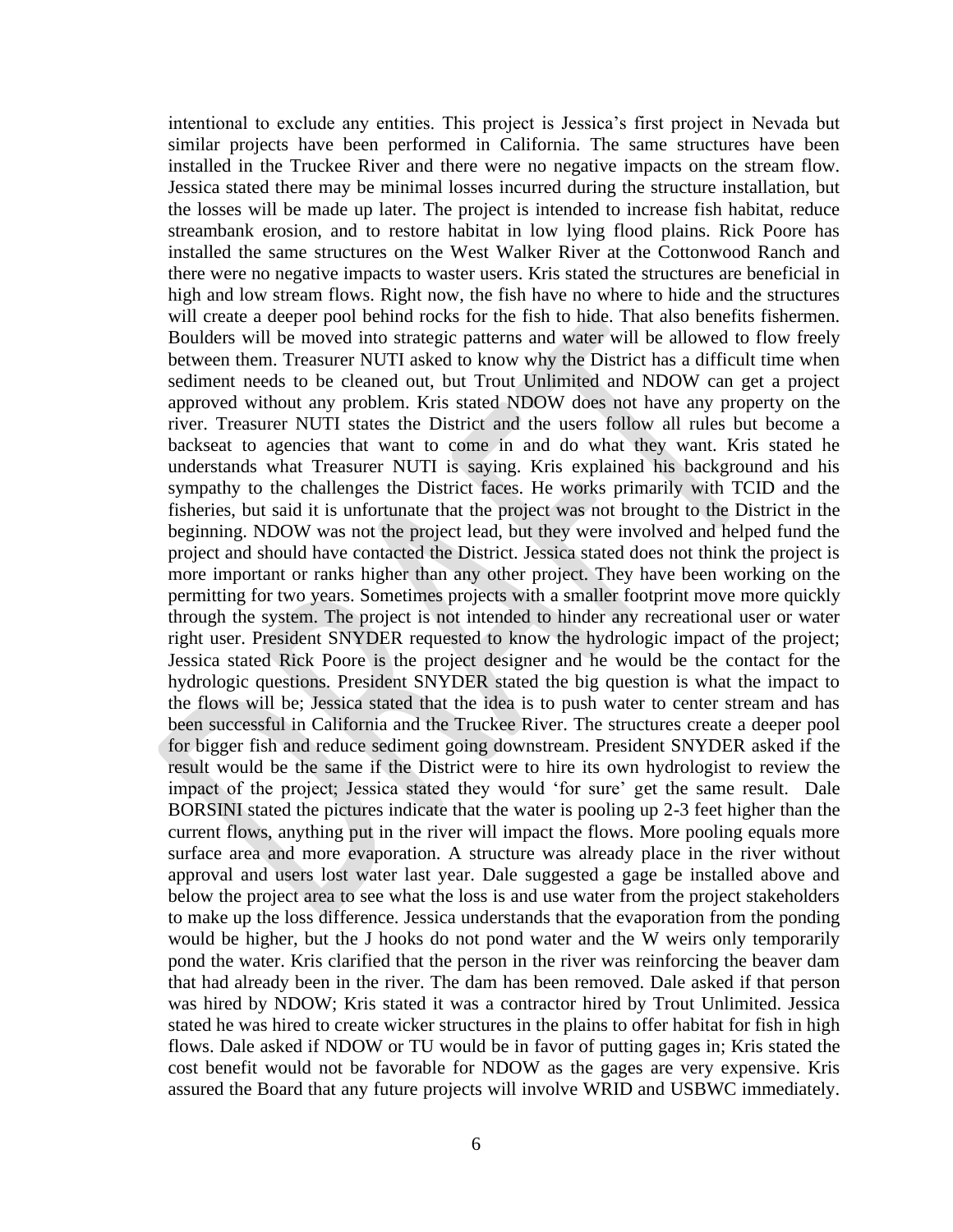Bruce PARK asked if the project was a guarantee if the WRID board approved it and that the federal board needs to approve the project; GM BRYAN advised that the permitting and funding was already obtained will be starting this month. Kris stated the water pollution control permit has been obtained but there is additional 404 permitting that must be obtained. Bruce stated the Federal Court sometimes trumps the State and the Federal Board has the obligation to deliver water to the users and to be careful thinking the project is a done deal. Jessica confirmed that the state permits have been obtained, but the 404 Army Corps of Engineers permit is in SHPO and should be approved in the next 30 days. Once that permit is approved, the project could proceed. Gary Garms asked what the master plan was if this is just the first step of many as upstream and Smith Valley were mentioned. Gary also requested to know if any consideration or study has been done on the impact to the water right holder. Kris stated there has been work done on water right issues with these types of systems in other areas but not on the Walker. There is no master plan on the Walker River and there are targeted areas only. Gary asked what negatives are expected from the structure installations; Kris stated he does not believe there are negatives. He has seen them work and has done reading indicating there is no loss due to the structures. Jessica stated that some studies on the Truckee that during the higher flows and situations that create a temporary holding back of water behind the structures allows more time for water to percolate into the groundwater system. And can increase water supply later on in the year via groundwater. For the most part, the studies have indicated there is no impact to water flowing down stream. She would like to form a relationship with the District and if the structures work, can work on other locations. President SNYDER reiterated Dale BORSINI's request on gaging above and below the project area; Jessica stated it could be helpful but the cost of the permitting has been between \$40-50,000 and full time streamflow gages would be approximately \$25,000 per year. They have hydrologists but they would need to figure out the money. Treasurer NUTI reminded everyone that the last time a California trout organization came into the area, it cost the District \$3 million and many problems so anytime Cal Trout or Trout Unlimited is mentioned, it does not sit well. Jessica stated they are not California Trout and separated from Trout Unlimited in the 1980's. Cal Trout is a litigation agency and Trout Unlimited does not sue- they want to work with other agencies. Peter STANTON asked if the J hooks at the Cottonwood Ranch were a Trout Unlimited project; Jessica stated Rick Poore worked with a private rancher to install those structures but they are similar to what the project is proposing. Gary asked what year the structures were installed at the Cottonwood Ranch; Jessica stated approximately 10-15 years ago. Gary asked if there was a record of permit; Jessica stated was not a TU project, but she could ask Rick if they obtained permits for that project. Treasurer NUTI asked what happens to the project at this point; Kris confirmed that they do not have the necessary permits yet. He is hesitant to do a project that will create problems, but he believes it is a good project. Kris asked that the concerns and hesitations be given to him and Jessica to have them addressed. Treasurer NUTI asked for data from the Truckee River on the impact of the water flow; Kris advised they could provide that information. Jessica confirmed that she will work on putting information together. The reality is that they are putting in 3, 4 or 5 structures and it is not going to do anything to the water; if it were a series over 30 miles it may change things. The structures proposed will only create fish habitat. Jessica sincerely apologized for not contacting the District from the beginning. Dale mentioned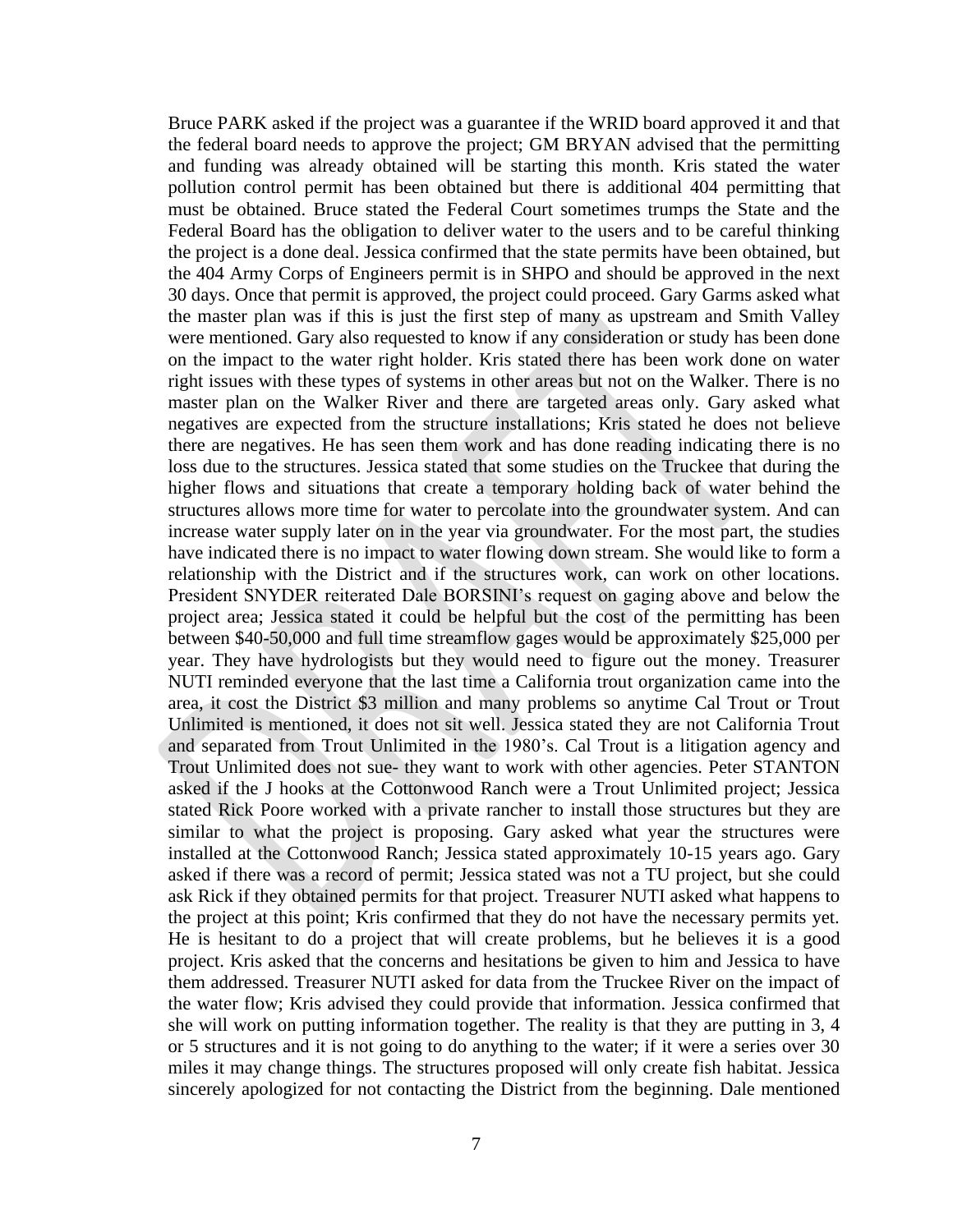that comparing Truckee and the East Walker is not good as the volume is significantly different. Dale requested proof that allocated water is not being used to create habitat for fish.

**9. Discussion and consideration pursuant to Walker River Irrigation District Regulation No. 6A Sections 6A.6 and 6A.7 of Application No. 171-101521 of Dennis Acciari, of Smith Valley, Nevada, made for permission to permanently change the place of use of 14.4457- acre feet of stored water from Topaz Reservoir heretofore apportioned by the Walker River Irrigation District to 19 acres within S ½ of the NW ¼ of the SW ¼ of Section 25, T. 12 N., R. 23 E., MDB & M. After release from Topaz Reservoir, water will continue to be diverted from the West Walker River through the Colony Ditch to the new place of use APN 10-111-42.**

GM BRYAN stated that per regulation, the transfer has been published in the newspaper for five consecutive weeks and there were no comments submitted to date. The transfer is for supplemental storage only and the water is staying in the Colony Ditch. President SNYDER asked if the decree and the storage are both in the same place; GM BRYAN stated they will be in the same place if the item is passed. Director GIORGI made a motion to approve the item as written; Treasurer NUTI offered a second. The vote was called for and passed.

**10. Declaration of Local Improvement District #5 Simpson Colony Ditch Special Election results Pursuant to NRS 539.155.**

GM BRYAN stated the special election was held on April 5, 2022. Secretary HALTERMAN reported that 88% of the voters were in favor of the Local Improvement District. President SNYDER asked if another vote is needed; GM BRYAN stated the next step is to go to the District Court to create the Local Improvement District, then work with the County on implementing the assessments on their tax roll. Treasurer NUTI made a motion to approve the declaration of Local Improvement District #5 Simpson Colony Ditch special election results; Director GIORGI offered a second. The vote was called for and passed.

**11. Annual Review on the performance of the Walker River Irrigation District General Manager Robert C. Bryan and consideration of possible adjustment in compensation.**

President SNYDER requested to table the item until all board members are present. Counsel FERGUSON stated there is no problem with tabling the item to a later board meeting. Treasurer NUTI made a motion to table the item until all members can be present; Director GIORGI offered a second. The vote was called for and passed.

- **12. Director Comments** None presented.
- **13. Public Comment**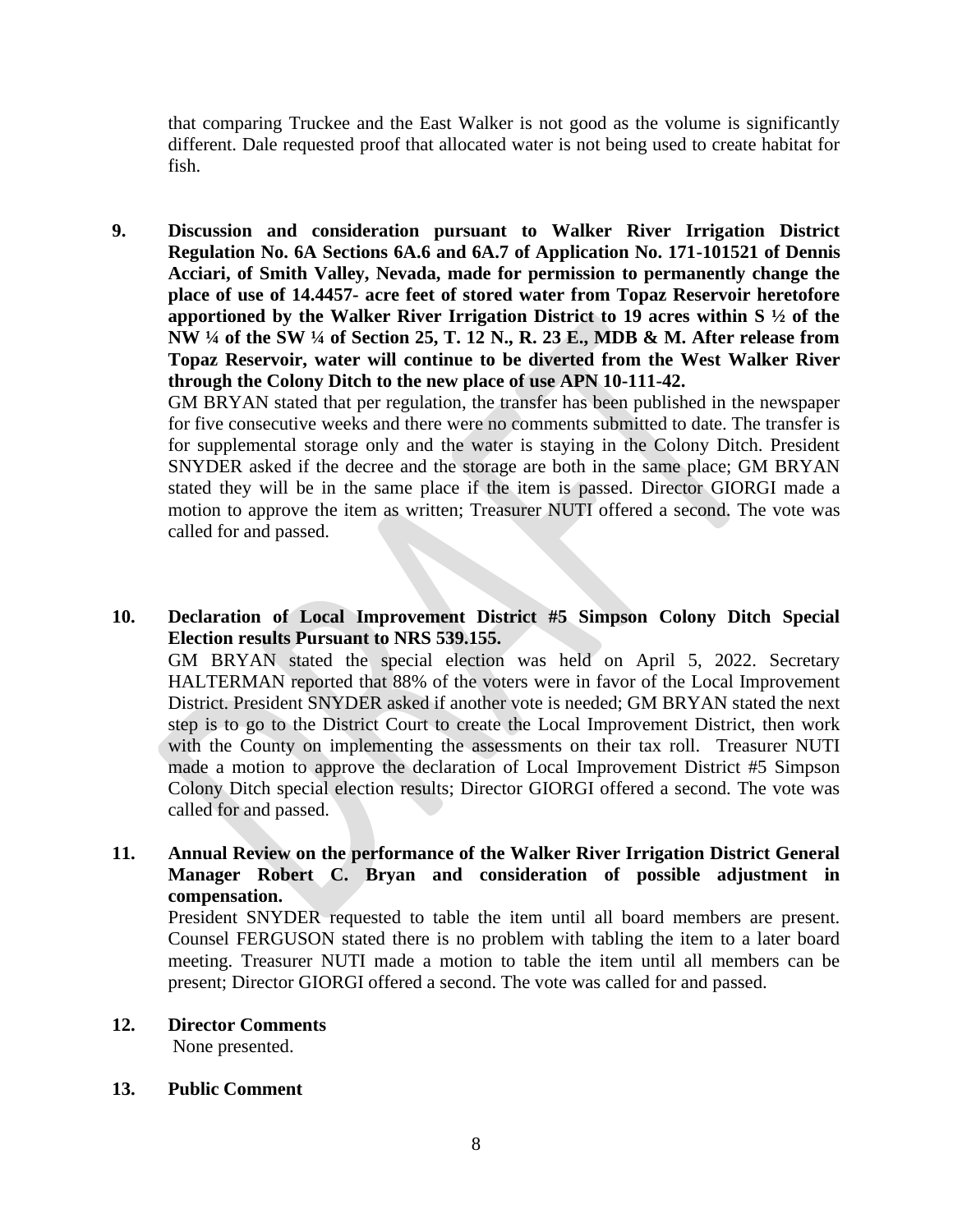Bob WEISER requested to know the rational for drawing the well water; GM BRYAN state the District well can be pumped from April  $1<sup>st</sup>$  through September  $30<sup>th</sup>$  and the Board decides each year whether it will run or not. There is an exchange made at the reservoir and as long as the exchange can be made by the Water Master, the well can run. Interested parties and entities sign up for the drawing and users are randomly drawn each month for the water. The amount is <sup>1/4</sup> acre foot for each water righted acre, but users with more than 100 water righted acres are only awarded 25 acre-feet. The water must be paid for prior to being added to the storage balance. Bob stated there is an irregularity to getting the water to inflow to his property; GM BRYAN stated the well is not meant to keep users afloat and that not everyone gets drawn. Bob stated he has 1 ¼ acres and he can get at least one, but maybe two waterings this year. The land next to him has not been irrigated for 15 years and from April  $11<sup>th</sup>$ , the wind has been blowing dust in the area. GM BRYAN recommended to contact other water right holders to discuss purchasing water.

Elizabeth KIRKWOOD state she is at the meeting to stand up for little users on ditches who are run by big users. She is on the River Simpson Ditch and she has been trying to get a copy of the bylaws for a while. She has been told that there are no bylaws. She was denied decree water because she had not paid her assessments and she found out that the decree water could not be legally withheld. She has requested the detailed accounting records for backhoe work and assessments but has not received it yet. She would like to know if there is anything the District could do to help her situation. GM BRYAN stated the River Simpson Ditch is a private ditch company and the District does not have a copy of their bylaws or the accounting records. There is an NRS that addresses withholding of water for non-payment of assessments and it is also referenced in the District's Rules & Regulations. Unfortunately it is the ditch company's discretion on the delivery of water and payment of assessments. Counsel DePAOLI recommended that they seek legal or go through the courts. Elizabeth stated she us familiar with looking at statute and there is no statute and she feels that the bills are taxation without representation. GM BRYAN reiterated that the District does not have authority over a private ditch company. Treasurer NUTI asked what type of water is being held; Elizabeth stated they have decree and storage water. Treasurer NUTI suggested to talk to the US Board of Water Commissioners regarding the decree; Elizabeth stated she has gotten the same answer from the federal side. Elizabeth stated she may need to contact the state representatives as she is not used to doing business this way.

### **14. Adjournment**

Treasurer NUTI made a motion to adjourn; Director GIORGI offered a second. The vote was called for and passed. The meeting was adjourned at 11:38am.

 $\overline{\text{ABSENT}}$ Jim Snyder, President Marcus Masini, Vice President